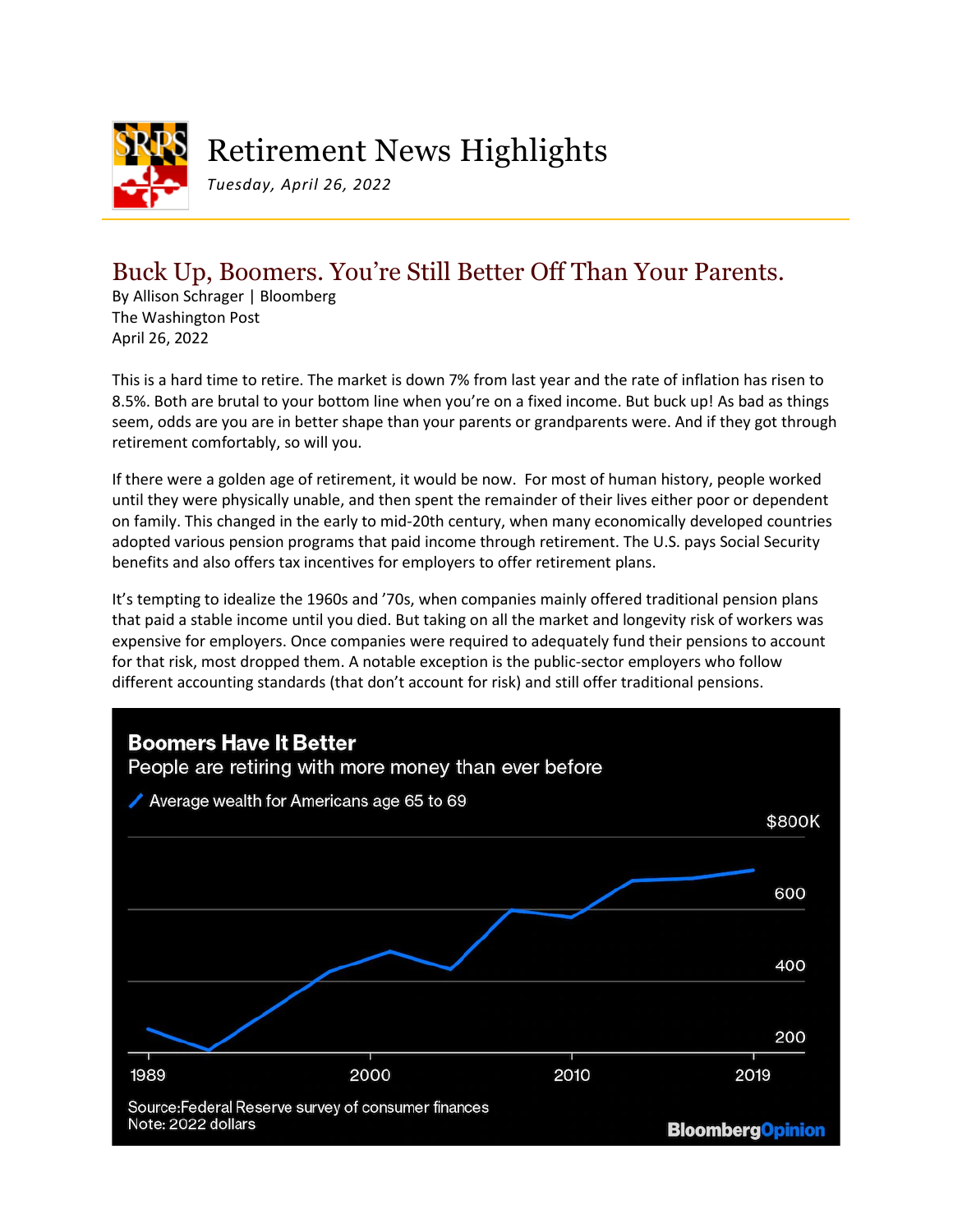But even at their peak, only about 38% of private-sector workers had a defined benefit plan, and many of them were higher earners, leaving most Americans to fend for themselves. When cheaper solutions became available — as in, defined contribution plans such as a  $401(k)$  — retirement benefits became more common. In 2019 about 57% of U.S. workers had some form of a retirement plan.

Greater access to retirement accounts means people are retiring with more money than before. The figure below plots the average financial asset balance of Americans between age 65 and 69 from 1989 to 2019. This includes all retirement accounts, pension plans, bank accounts, stock portfolios and any other financial assets. Of course, many people still don't have access to retirement accounts through their jobs, or don't have extra income to save. But most retirees have a lot more money than they used to.

More money translates to more income in retirement. One study looked at the IRS records of 5% of retired Americans and estimated that income grew 10% to 12% for 70-year-olds in 2011 compared with 2000. Among 80-year-olds, income was about 5% higher in 2016 over 2010 at the median of the income distribution and 8% higher at the 75th percentile, but 0.8% lower for the bottom 25th. Overall, the data show people have more or almost the same income than previous cohorts of retirees.

Our government benefits are also worth much more now. When interest rates fall, as they have over the last 30 years, the value of low-risk income like Social Security increases. True, medical costs have risen, but that also reflects that health care has gotten much better at keeping us alive and improving our quality of life. Medicare has also become more generous: Consider, for example, the creation of the prescription drug benefit in 2003.

It's also true you can expect to live longer in retirement and that means your money has to last longer. But isn't that a good problem to have? You're probably healthier, too, than previous retirees at your age, which means you can do part-time work years into retirement if you need to improve your financial situation.

Before you get too confident, though, I have to add this caution: Retirement these days isn't easy. When you're living longer and don't want to run out of money before you dance your last dance, figuring out how much you can safely spend each year is a very difficult problem — especially when markets are volatile and inflation is high and unpredictable.

To make matters worse, the current conventional wisdom, such as the 4% rule or spending your Required Minimum Drawdown, would suggest you should pare back spending in an economy like we're having now. But that's easier said than done when your money will buy less with inflation at 8.5%, and many retirees are feeling ready to travel and socialize after years of pandemic isolation.

In finance, any strategy that forces you to cut spending at the worst possible time is considered a failure. Yet for some reason millions of retirees are advised to follow a strategy that does exactly that. So if you want to do better and don't want to buy an annuity with your savings, you need to be more strategic.

Divide your spending into wants and needs. Finance your needs (housing costs, food) with stable, inflation-protected income like Social Security or inflation-adjusted bonds. Then finance your wants based on how your risky assets are performing (a good investment choice would be cheap, welldiversified stock funds) and balance those decisions with your personal situation. If this is the year you feel you really need to take a vacation with your grandkids, so be it. You can at least rest assured that while you splurge, you've got your needs financed with low-risk assets, so you know you'll be OK in the future.